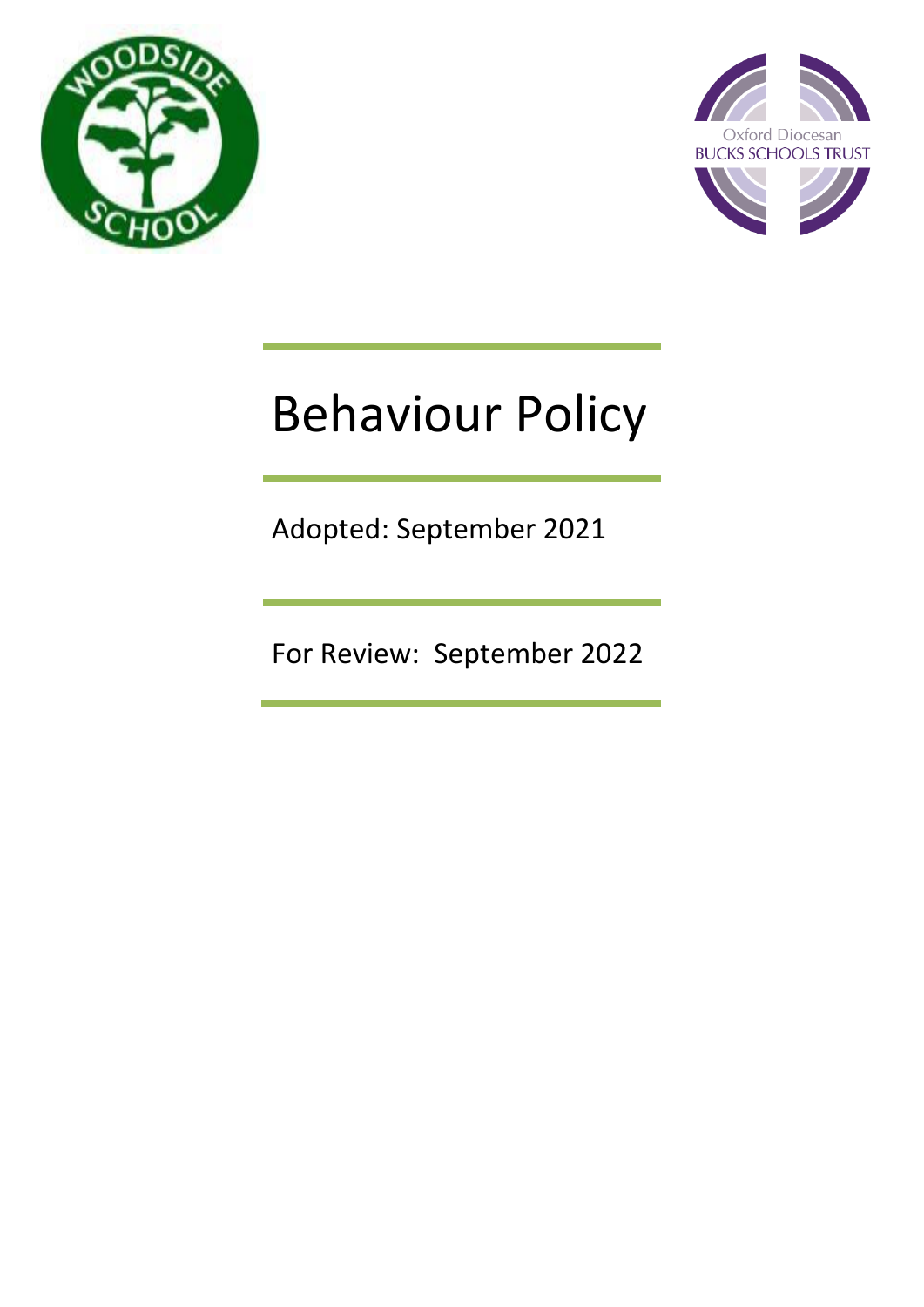#### **INTRODUCTION**

The proprietors of Academies have a duty under paragraph 7 of Schedule 1 to the Education (Independent School Standards) (England) Regulations 2010 to make arrangements to ensure that their functions are carried out with a view to safeguarding and promoting the welfare of children<sup>1</sup>. The proprietors of Academy schools are required to ensure that a written policy to promote good behaviour among pupils is drawn up and effectively implemented by each school's Local Governing Body (LGB). Such policies must set out the disciplinary sanctions to be adopted if a pupil misbehaves. Academies are also required to ensure that an effective anti-bullying strategy is drawn up and implemented. Information about the school's behaviour policy must be made available to parents on the school's website<sup>2</sup> and on request. This policy is not a statement of prescribed policy content or style which is a devolved responsibility of the local governing body. It is however a reminder of the statutory and advisory content of any such policy. At Woodside Junior School we maintain high expectations for behaviour, built on mutual respect, with agreed school values and rules. We recognise the importance of a positive approach to the behaviour of children in school. The purpose of this policy is to give a clear code of conduct for the use of everyone involved in our school community - children, parents, staff and governors. This policy must not be seen as static, but must be responsive to changes within the school.

This Policy should be read in conjunction with the schools Anti Bullying policy, E-Safety policy, Child Protection Policy, Equality Policy, Uniform Standards.

#### **OBJECTIVES**

<u>.</u>

Woodside Junior School Behaviour Policy is based on the key principles in which the school:

- Respects and accepts pupils and staff, regardless of age, gender, race, sexuality, religious beliefs or academic ability
- Allows teachers to teach and learners to learn
- Helps our school to act with trust and honesty
- Take pride in our school, its uniqueness and individual ethos

#### **This policy sets out measures (as part of our legal duty) to:**

- Promote good behaviour, self-discipline and respect.
- Prevent bullying (including cyberbullying and the misuse of online or mobile communication)
- Ensure that pupils complete assigned work.
- Regulate pupils' conduct Section 89 (1) of the Education and Inspections Act 2006.

The Headteacher has regard to any guidance or notification provided by the Governing Body which includes the following:

<sup>1</sup> [Behaviour and discipline in schools. Advice for headteachers and school staff.](https://www.gov.uk/government/uploads/system/uploads/attachment_data/file/488034/Behaviour_and_Discipline_in_Schools_-_A_guide_for_headteachers_and_School_Staff.pdf) (January 2016) 2

School Information (England) Regulations (2008)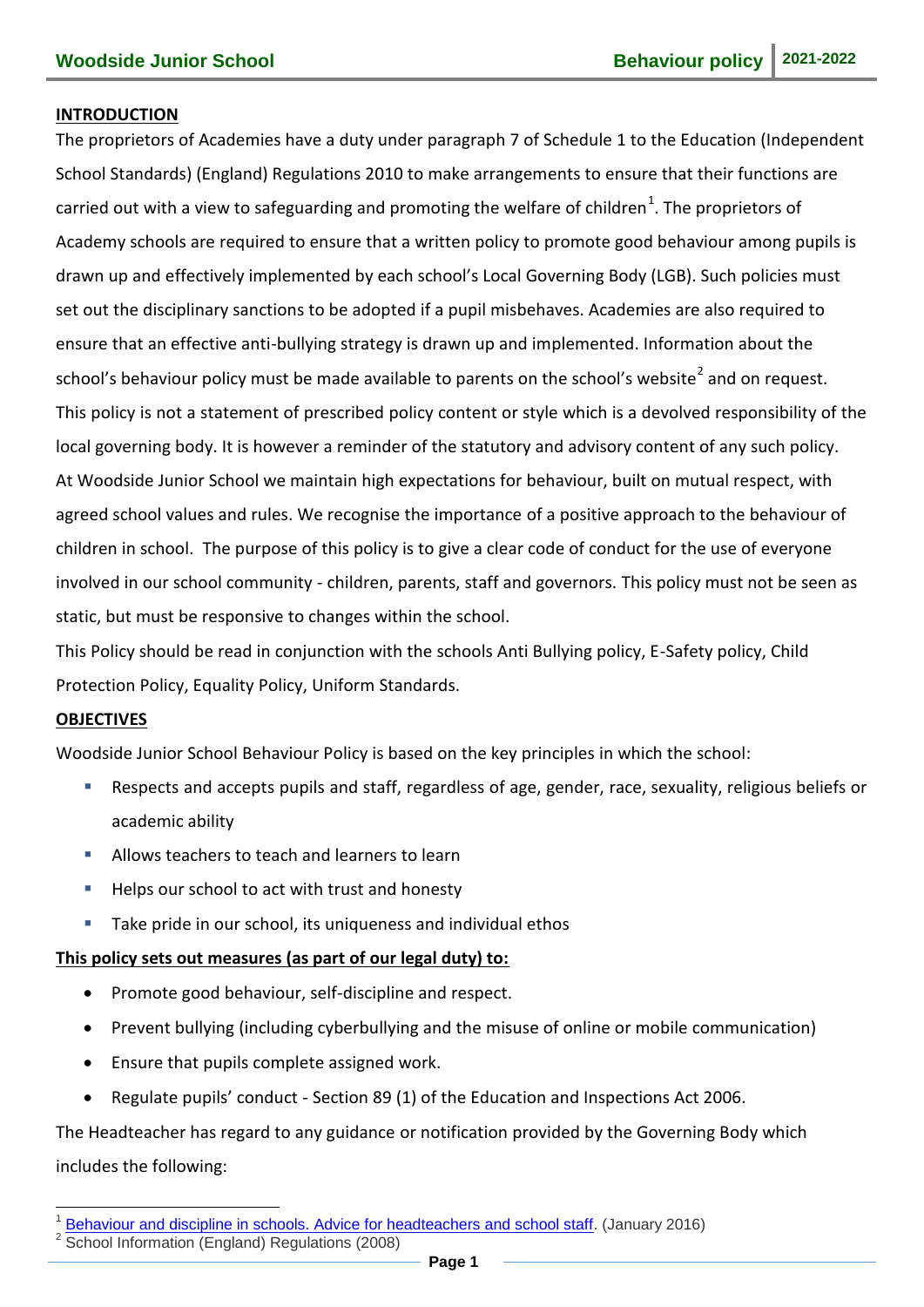- Screening and searching pupils,
- The use of reasonable force and other physical contact,
- Disciplining pupils beyond the school gate,
- When to work with other local agencies to assess the needs of pupils who display continuous disruptive behaviour
- Pastoral care for staff accused of misconduct.

### **To meet Public Sector Equality Duty (PSED) this Policy ensures that :**

- Bullying that is inflicted on the grounds of race, gender, disability and other characteristics (such as sexual orientation) is not tolerated and is penalised
- There are no rules, penalties or punishments that would disproportionately affect a particular group of pupils

#### **The Headteacher of this school sets out measures in the Behaviour Policy that:**

- Promote good behaviour, self-discipline and respect
- Prevent bullying
- Ensure that pupils complete assigned work
- Regulate the conduct of pupils

### **The Headteacher of this school also:**

- Takes into account guidance or notification provided by the governing body when writing the behaviour policy
- Decides the standard of behaviour expected of pupils
- Determines the school rules and any disciplinary penalties for breaking them
- Publicises the behaviour policy at least once a year to parents, pupils and staff

### **Discipline in schools – teachers' powers (** *Behaviour and Discipline in Schools, DfE 2016*)

- Teachers have statutory authority to discipline pupils whose behaviour is unacceptable, who break the school rules or who fail to follow a reasonable instruction (Section 90 and 91 of the Education and Inspections Act 2006).
- Teachers can discipline pupils whose conduct falls below the standard which could reasonably be expected of them. This means that if a pupil misbehaves, breaks a school rule or fails to follow a reasonable instruction the teacher can impose a sanction on that pupil.
- The decision to sanction a pupil must be made by a paid member of school staff or a member of staff authorised by the Headteacher;
- The decision to sanction the pupil and the sanction itself must be made on the school premises or while the pupil is under the charge of the member of staff; and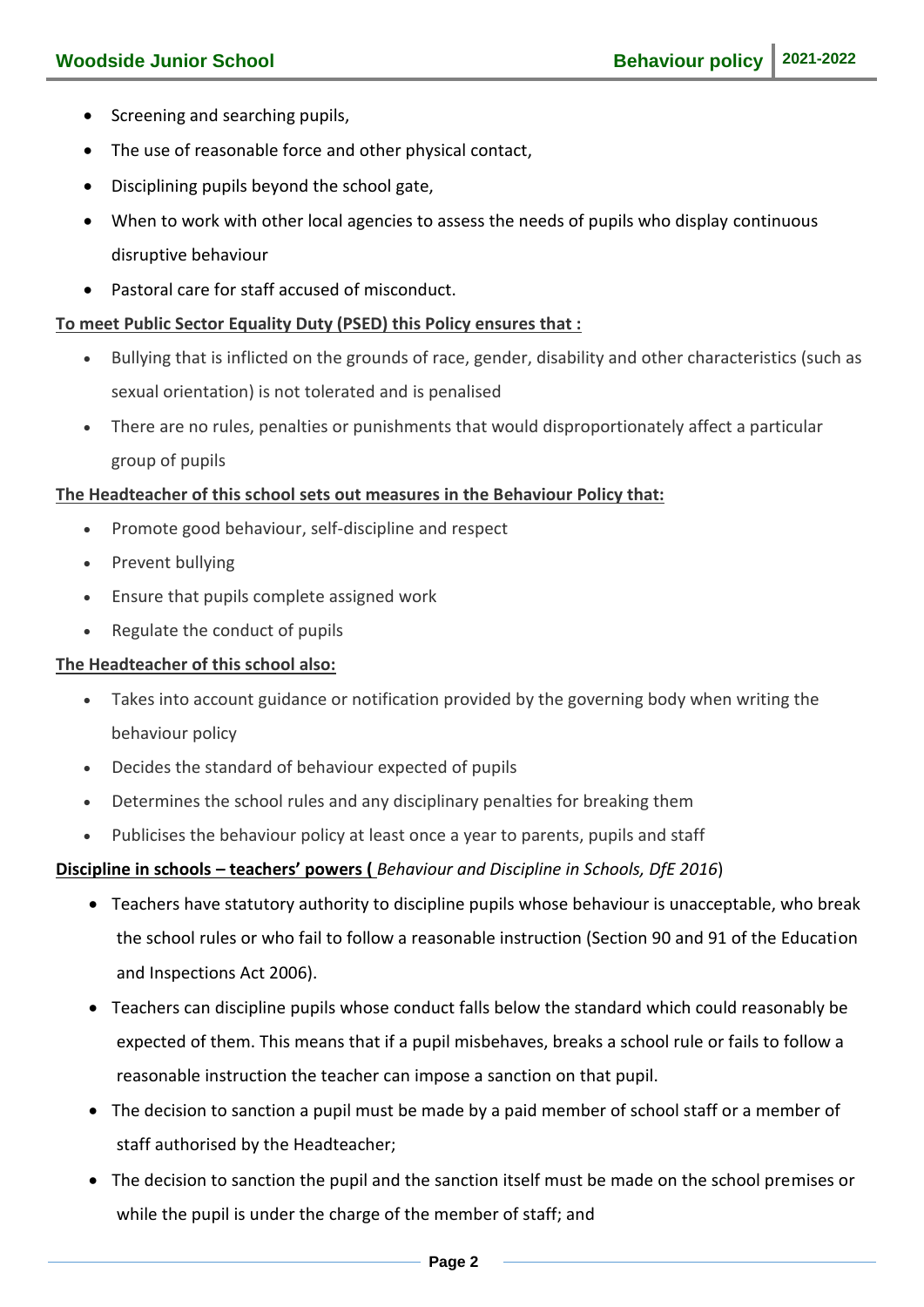- It must not breach any other legislation (for example in respect of disability, special educational needs, race and other equalities and human rights) and it must be reasonable in all the circumstances.
- The power also applies to all paid staff (unless the Headteacher says otherwise) with responsibility for pupils, such as teaching assistants.
- Teachers can discipline pupils at any time the pupil is in school or elsewhere under the charge of a teacher, including on school visits.
- Teachers can also discipline pupils in certain circumstances when a pupil's misbehaviour occurs outside of school, including cyberbullying and or misuse of online/mobile communication
- Teachers have a power to impose detention outside school hours.
- Teachers can confiscate pupils' property.

A sanction must be proportionate. In determining whether a sanction is reasonable account must be taken of the pupil's age, any special educational needs or disability they may have, and any religious requirements affecting them.

Her Majesty's Inspectors of Schools set out clear guidance about expectations for behaviour in schools including:

- Pupils are confident, self-assured learners. Their excellent attitudes to learning have a strong, positive impact on their progress. They are proud of their achievements and of their school.
- Pupils' impeccable conduct reflects the school's effective strategies to promote high standards of behaviour. Pupils are self-disciplined. Incidents of low level disruption are extremely rare.
- Parents, staff and pupils have no well-founded concerns about personal development, behaviour and welfare.
- **Pupils conduct themselves well throughout the day, including at lunchtimes.**

#### **Aims and Values**

Our school aims to provide a happy and secure environment for all those who work in or visit it. We believe it is important:

- To foster positive, caring attitudes to one another and an environment which enhances the quality of school life and learning.
- To acknowledge that each and every person in the school community has a personal part to play.
- To support anyone who needs help and encouragement, in particular developing self-esteem. We realise particularly the importance to children of approval by their peers.
- To listen with care to the views and opinions of one another and to value them.
- That we respond in a polite thoughtful manner to one another.
- That we each fulfil our responsibilities, whether as child, parent, volunteer helper or staff member with regard to: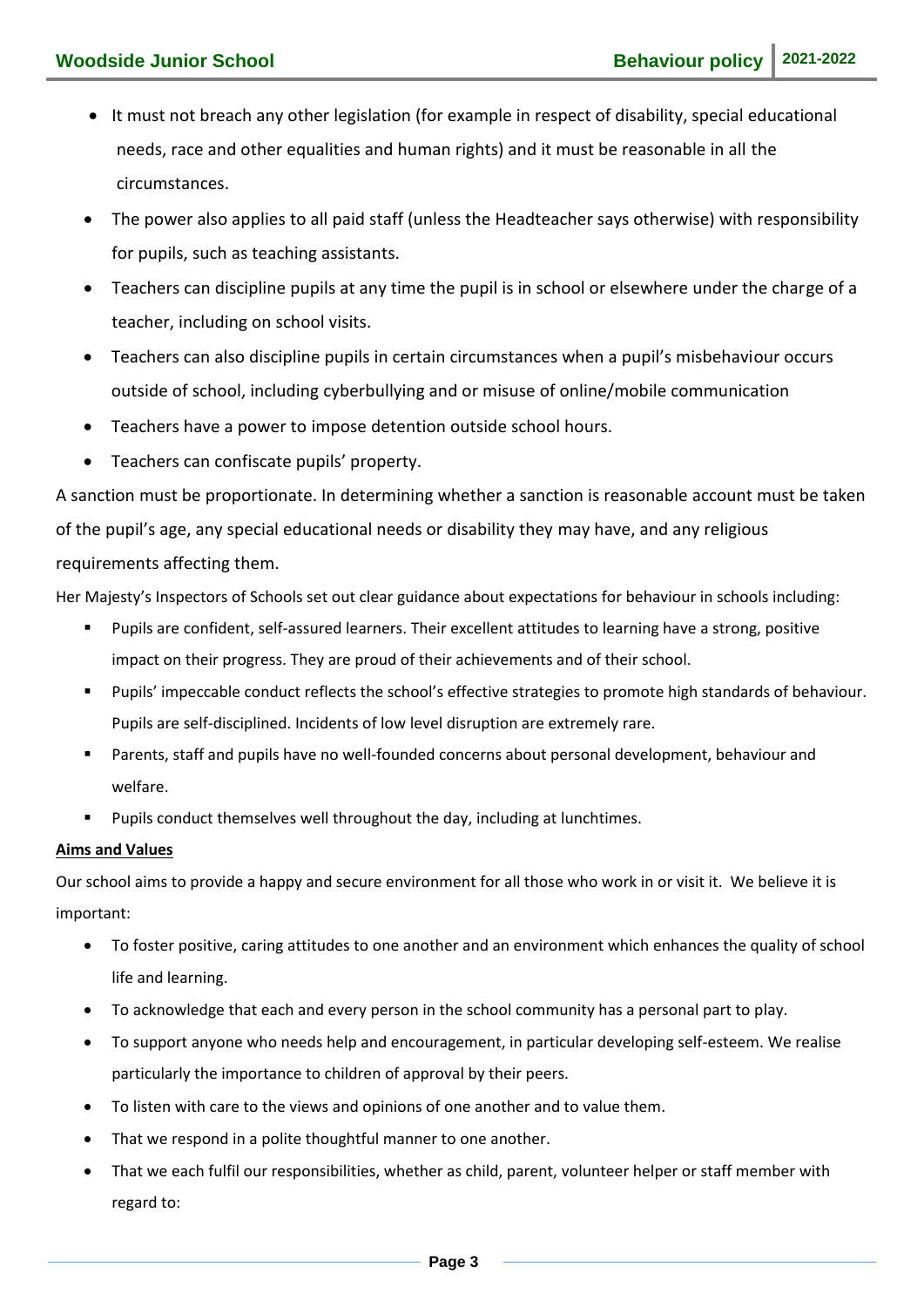- punctuality
- completing tasks to the best of our ability
- taking responsibility for our buildings and equipment
- cooperation with and respect for other members of the school community.

#### **Woodside's Code of Conduct**

The Woodside Code is at the heart of expectations for behaviour and our strategies for promoting positive behaviour. They are a set of values that apply to the whole school community.

- **We look after our environment at all times.**
- **We always listen to others.**
- **We walk around our school sensibly.**
- **We always look smart in our uniform.**
- **We have good manners.**
- **We are honest.**
- **We are respectful, kind and helpful.**

The code is displayed in every classroom and around the school.

#### **Promoting Good Behaviour**

We are all aware of the importance of encouraging appropriate behaviour for learning and playing and also of the different ways that this can be achieved. The climate and ethos of the school is central to establishing and maintaining high standards of behaviour.

A well-managed, orderly environment is expected in school to promote a positive attitude to learning and playing. Children are encouraged to react in a positive, caring way to allow everyone to learn and to enjoy themselves. Our commitment to the maintenance of good order depends on the constant vigilance and insistence on high standards of behaviour from pupils by staff, and positive behaviour being modelled by staff. In such a way, the children will learn what is expected from them, and will be rewarded with the positive consequences of making good behaviour choices.

The school expects every member of the school community to behave in a considerate way towards others. We treat all children fairly and apply the guidelines in a consistent way. We want all our children to develop into young people who are able to make good behaviour choices by judging the effect that their behaviours have on themselves and others.

We recognise the need to educate children about the effect their behaviour and language can have on others and will take the time to explain this to them rather than just applying a sanction. This may be of particular significance in cases of discrimination.

Part of good behaviour is adhering to the school's uniform code, designed to create a smart and purposeful environment. We expect all pupils to follow our dress and standards code which is detailed in our Uniform Standards (available on our website). The school feels at junior school age it is very much parental responsibility to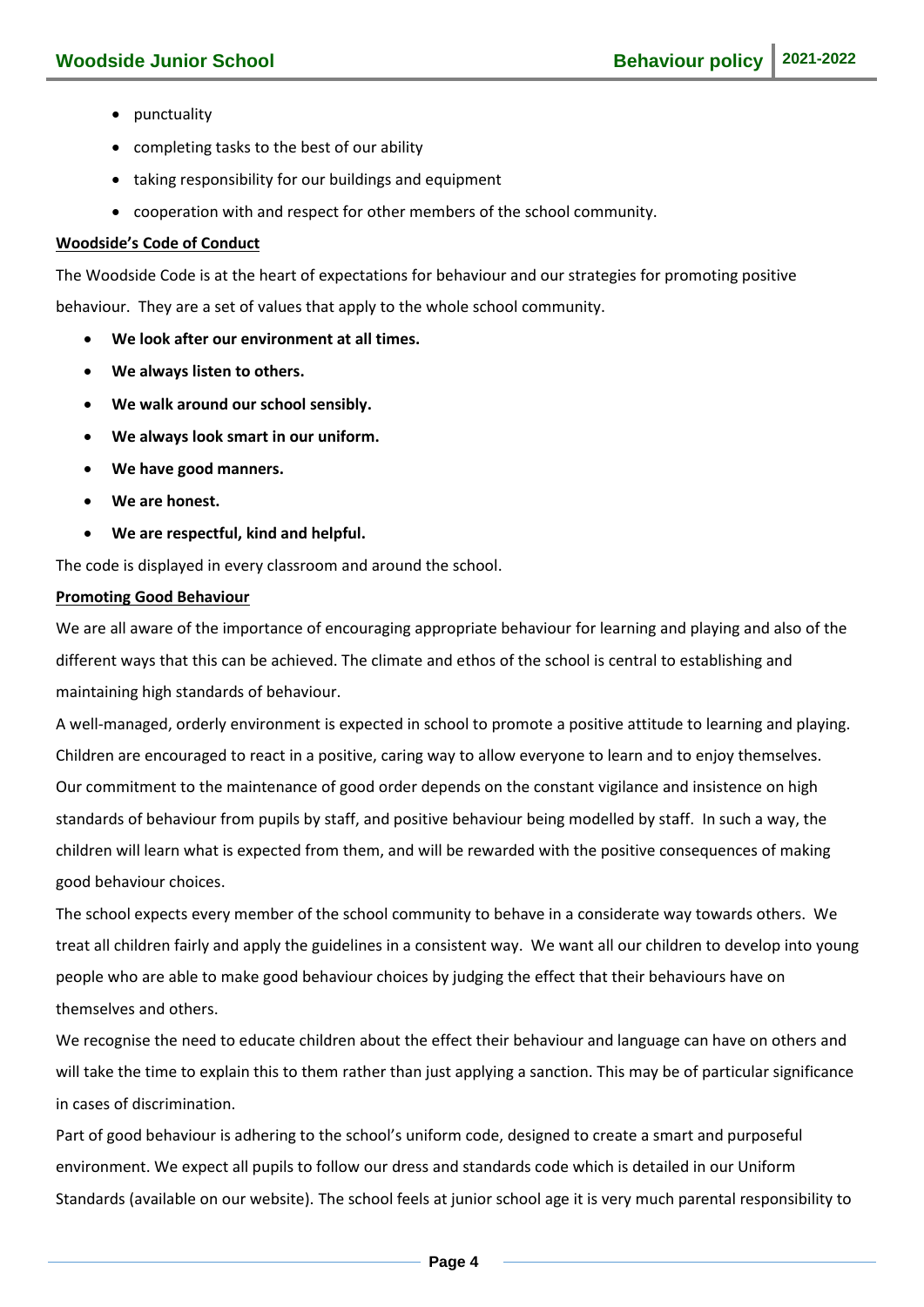ensure that pupils comply with our standards and dress code. Please refer to the government's website

<https://www.gov.uk/school-uniform> and in particular the paragraph:

'*The head teacher can discipline your child for not wearing the school uniform. Your child can be [suspended](https://www.gov.uk/school-discipline-exclusions/exclusions) or [expelled](https://www.gov.uk/school-discipline-exclusions/exclusions) if they repeatedly ignore the uniform rules'.*

#### **Dealing with behaviour off-site**

Under the Education and inspections Act 2006, teachers have the power to discipline pupils for misbehaving off the school site.

Woodside adheres to The DfE's advice on behaviour and discipline in schools which explains that:

'*Subject to the school behaviour policy, staff may discipline pupils for misbehaviour when a pupil is:*

- Taking part in any school-organised or school-related activity
- Travelling to or from school
- Wearing school uniform
- In some other way identifiable as a pupil at the school

#### *Or the behaviour*

- Could have repercussions for the orderly running of the school
- Poses a threat to another pupil or member of the public
- Could adversely affect the reputation of the school.'
- Is bullying and or the misuse of online/mobile communication including inappropriate language with another pupil

#### **Classroom discipline**

Good discipline within each classroom is a necessary prerequisite for effective learning to occur. Day to day discipline within the classroom is the responsibility of the class teacher.

In order to maintain discipline in the classroom teachers provide:

- Well practised procedures and routines for effective and efficient classroom management
- A stimulating learning environment
- Well planned and prepared lessons
- Interesting work for children
- Work that is challenging
- Activities that are suitably differentiated
- Cleary understood boundaries between acceptable and unacceptable behaviour

The values expressed and encouraged inside the classroom will match the values of the whole school. Discussion with the children, especially at the beginning of a new school year, will enable teachers to establish shared values of classroom behaviour.

Teachers have the right to teach and children have the right to learn. Children who break our school rules stop teachers from teaching and stop themselves and others from learning.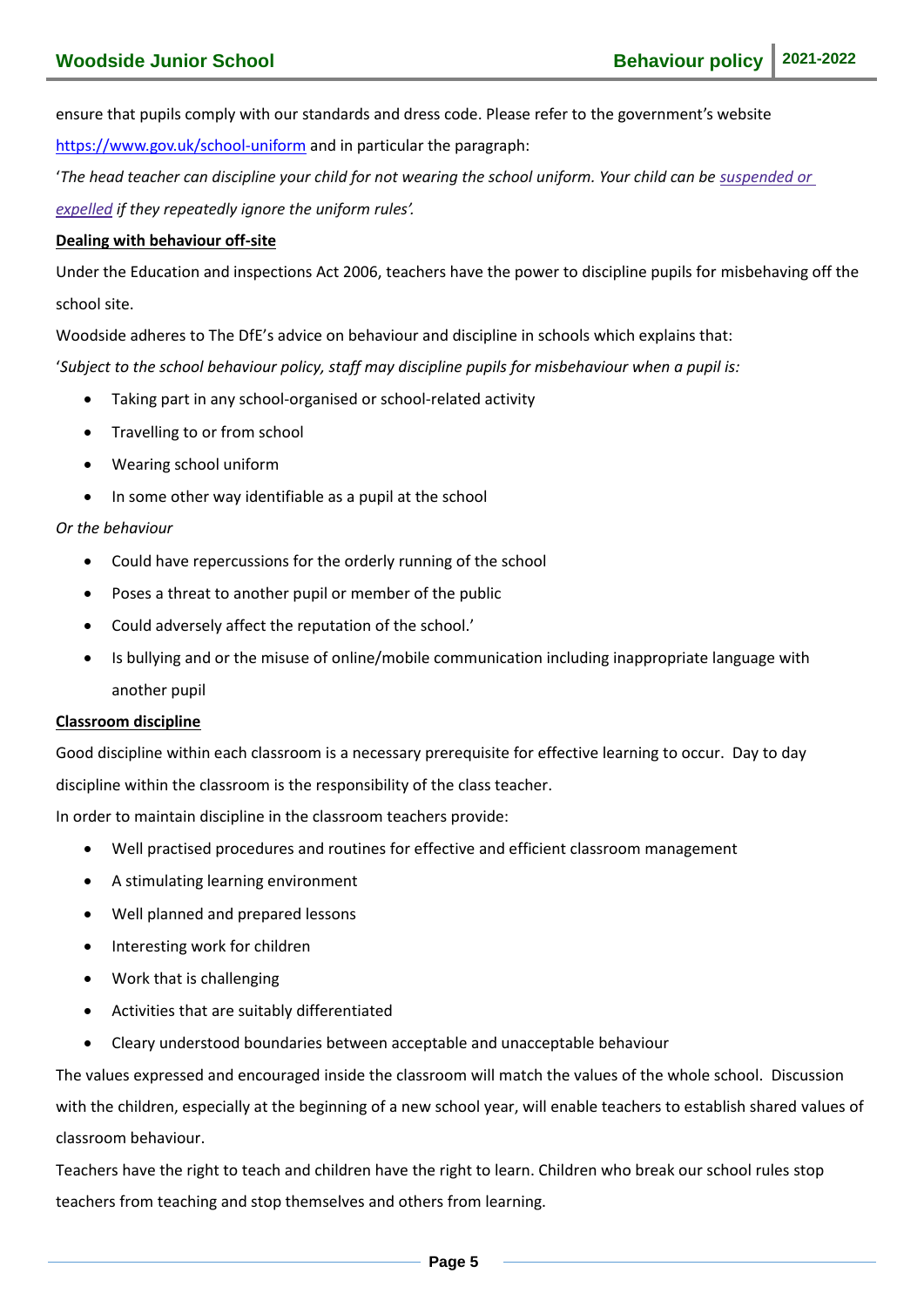#### **Searching pupils and confiscation**

Based on the DfE's guidance (*Searching, screening and confiscation, Advice for headteachers, school staff and governing bodies,* the staff at Woodside can search a pupil (including his/her bag or locker) for any item if the pupil gives consent. This does not need to be formal written consent.

In accordance with the DfE advice, Headteachers and authorised staff have the statutory power to search pupils, without consent, where they suspect the pupil has a prohibited item. This includes electronic devices and mobile phones which are not permitted in school.

In exceptional circumstances, staff may use reasonable force when conducting a search for prohibited items. (See '**Use of Force to Control or Restrain Children'** at the end of this policy)

#### **Rewards and Sanctions**

#### **Rewards**

In keeping with our positive model of behaviour there is an expectation of good behaviour and high standards of work. At Woodside it is essential that we show our appreciation of the children who conform to the expected behaviour. Praise can be given in formal and informal ways, in public or in private, for maintenance of good standards as well as for particular achievements. Certificates of Commendation are awarded weekly in our Celebration Assembly. They are given in recognition of academic or social progress or achievement in relation to the school values. Children who recognise the core values and adhere to the Woodside Code of Conduct for the week, will be rewarded with 'Golden Time' on a Friday afternoon and choose from a variety of activities. Further rewards and incentives may be awarded such as:

- comments or "stickers" in children's work or for recognition of lunchtime behaviour
- public praise in front of peers
- reward stickers for particular achievements ( adults can respond to children wearing stickers as an opportunity for extra praise)
- recording achievements in pupil profile
- sharing achievements with parents through letters and newsletters
- opportunities for greater responsibility
- showing good work to another teacher or the Headteacher
- display of work in classroom
- giving house points (academic work a winning house is allowed a Mufti Day once a term
- Dojo points ( Woodside Values rewards arranged by each individual class teacher)

#### **Sanctions**

There may be occasions in every classroom when children display low level disruption or when upsets occur in the

playground. The school procedure for sanctions begins when a child **has been given a chance to correct their behaviour** and has **chosen not to do so** even after a warning.

We recognise that when children have difficulty with their behaviour, this may be for a variety of reasons. We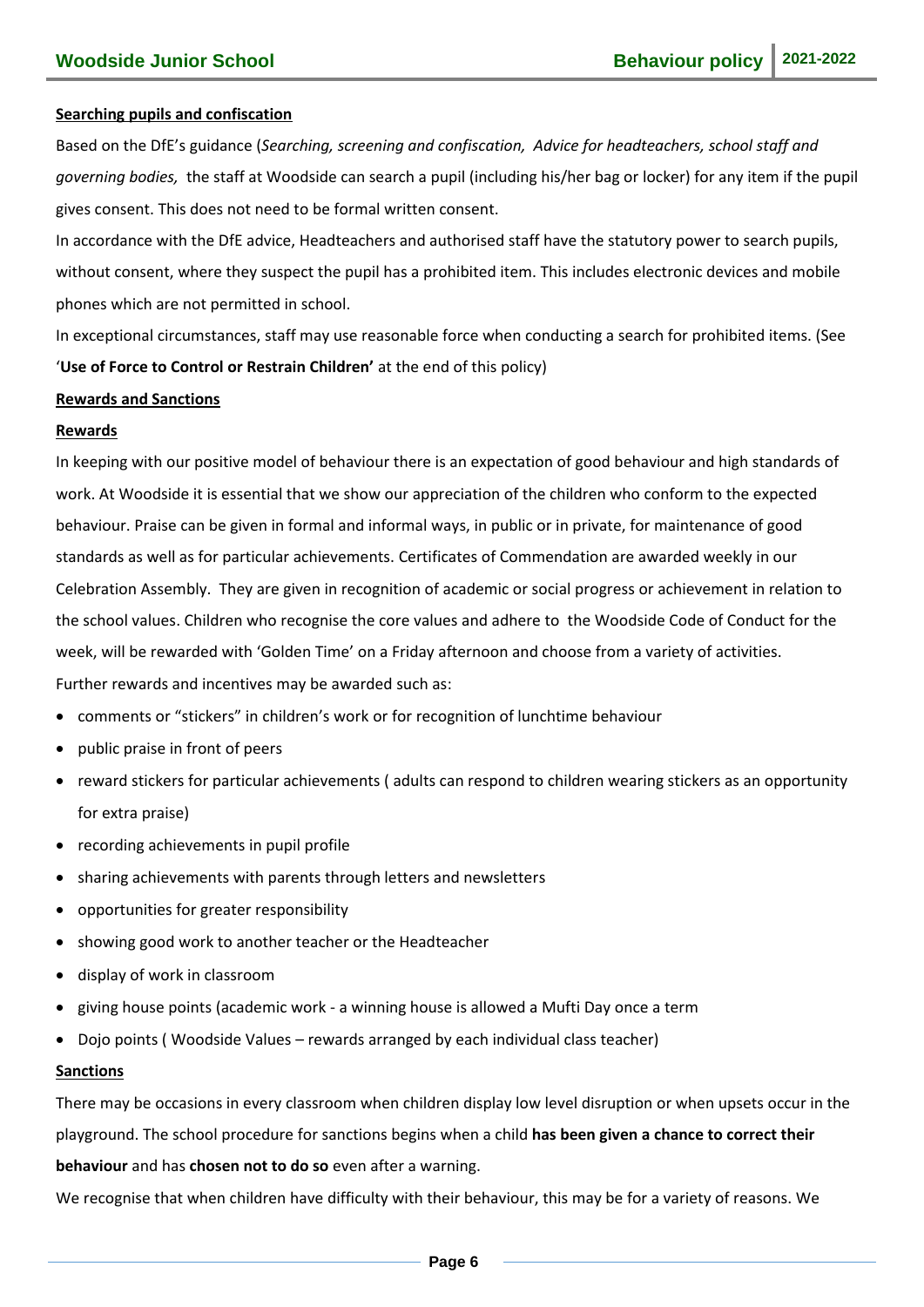always endeavour to understand the reasons for the misbehaviour so that we can deal with it in the most effective way.

The most powerful sanction is the disapproval of those whose views the wrongdoer respects. So we create a climate of opinion in which that sanction will have the greatest effect. Sanctions exist to protect the individual from negative forms of behaviour. Solutions to problems of bullying, harassment and vandalism should offer opportunities to support and guide the child to take a more positive role within the school and the wider community. In all instances, in the classroom and in the playground, children will be given a warning so that they understand the unacceptable behaviour and the sanctions that may follow.

Sanctions must be proportionate. In determining whether a sanction is reasonable, account must be taken of the pupil's age, any special educational needs or disability they have and any religious requirements affecting them. Staff at the school should consider whether the behaviour under review gives cause to suspect that a child is suffering, or is likely to suffer significant harm. Where this may be the case the school staff should follow the school's Safeguarding Policy. They should also consider whether continuing disruptive behaviour might be the result of unmet educational or other needs. At this point the school should consider whether a multiagency assessment is necessary.

#### **Corporal sanction is illegal in all circumstances**.

At Woodside different '**B Levels'**, according to the nature of unacceptable behaviour, may be given as a sanction. Children who have received a B level during the week will receive less Golden Time at the end of the week. This is logged in every classroom. Key Stage Leaders analyse patterns of sanctions and forward their findings to SENDCo –if persistent pattern of behaviour occurs and class sanctions are no longer appropriate. In those circumstances, the school may seek a help from an outside agency such as CAMHS or Pupil Referral Unit.

#### **LEVELS OF BEHAVIOUR AND CORRESPONDING SANCTIONS**

| <b>BEHAVIOUR 1</b>                                                                                                 |  |  |  |  |
|--------------------------------------------------------------------------------------------------------------------|--|--|--|--|
| A warning will be given. Children will be able to rectify their mistake by showing positive consideration          |  |  |  |  |
| towards Woodside Code of behaviour.                                                                                |  |  |  |  |
| Strategies developed within the classroom.                                                                         |  |  |  |  |
| If B1 is in class, the pupil will miss up to 5 minutes of playtime and stay inside to discuss his or her behaviour |  |  |  |  |

- with the Class Teacher. This may happen the following day if a B1 is received in the afternoon.
- If at lunchtime, the Midday Supervisor (MDS) will issue a B1 card and the pupil will have 'time out' for 5 minutes. This will be communicated to the Class Teacher who will record it on CPOMS.
- Any lunchtime B1 levels will need to be logged by Midday Supervisors in their Lunchtime B Level Book Upper and Lower Key Stage

#### **BEHAVIOUR 2**

- A pupil will be moved to another area and told that the behaviour is unacceptable
- A pupil will continue with their work the classroom.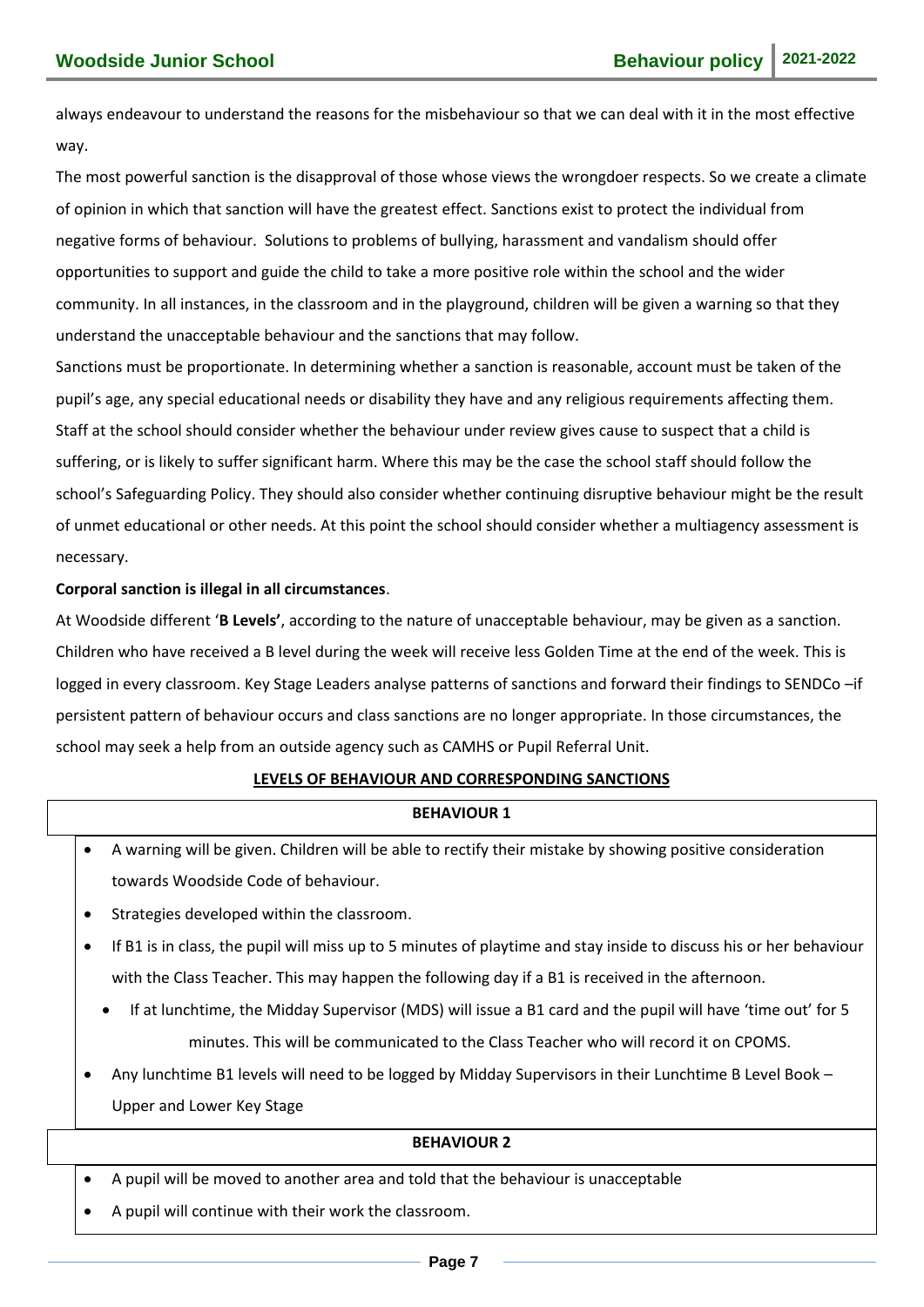- If B2 is in class, the pupil will miss up to 10 minutes of playtime and stay inside to discuss his or her behaviour with the Class Teacher.
- If B2 behaviour is observed during lunch time, MDS will report to the Class Teacher who will issue B2 to be taken the following day.
- Report to Key Stage Leaders during Golden Time for discussion.
- Class Teacher reports on CPOMS

## **BEHAVIOUR 3** A pupil will be sent to the Key Stage Leader and reminded that the behaviour is unacceptable. He or she will take work to be completed during class time. In addition the pupil will remain in at lunchtime for the first 15 minutes with the Key Stage Leader (or a senior member of staff if the Key Stage Leader is not available) on the same or following day and will need to report to Key Stage Leader during Golden Time. If behaviour occurs at lunchtime, the MDS will contact the Key Stage Leader who will deal with the incident and inform the Class Teacher and parents by letter

- A Level 3 letter will be sent home by the Key Stage Leader (or a senior member of staff), a copy of which is on the system.
- Key Stage Leader reports on CPOMS

### **B1, B2 & B3 do not accumulate longer than 1 day.**

#### **BEHAVIOUR 4**

- B4 level behaviour will be dealt with by the Key Stage Leader and reported back to the Headteacher / Deputy Headteacher
- A lunchtime detention on the same day or next day if incident occurs after lunch (30minutes)
- After school detention within a week (same day if possible -45 minutes)
- A senior member of staff will speak to parents/carers at the end of the school day, if possible, and send child home with a Level 4 letter or post it, whichever is deemed appropriate.
- Any conversation with a parent/carer about a child's behaviour **should not** take place on the playground. The parent will be invited in for the discussion to take place in private.
- Level 4 behaviour incidents at lunchtime will be dealt with by the Deputy Headteacher (Key Stage Leader if Deputy Headteacher is not available)
- Three Level 4 incidents at lunchtime will result in lunchtime exclusion for fixed period.
- The above does not affect the Headteacher's right to take immediate action in the case of a serious incident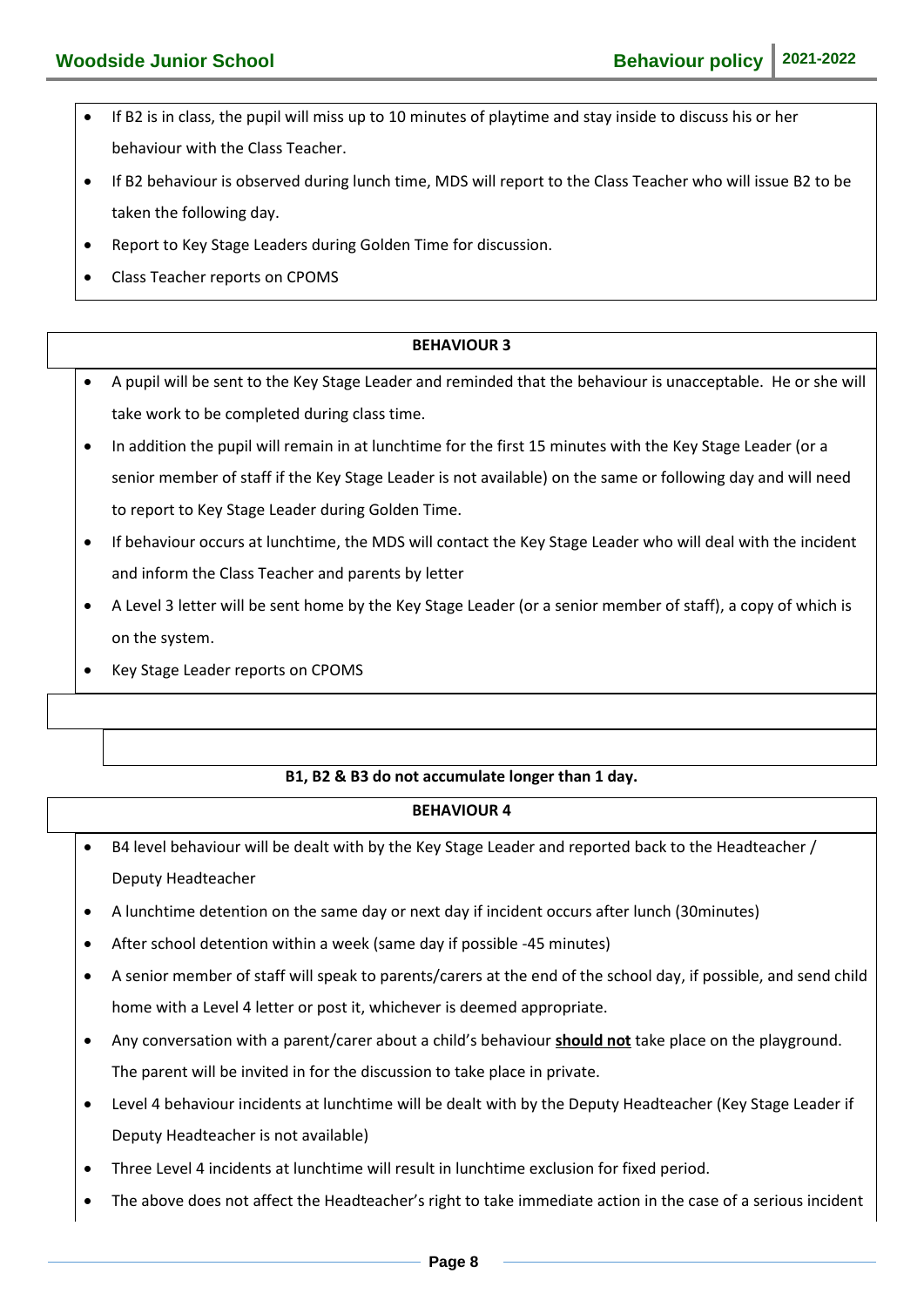and/or consider a fixed term or permanent exclusion.

- Lunchtime detention discuss behaviour with the Key Stage Leader or Deputy Headteacher/ Headteacher
- After school detention reflection and school work
- Golden Time discuss with the Key Stage Leader or Deputy Headteacher / Headteacher strategies for behaviour improvement.
- Key Stage Leader reports on CPOMS
- Key Stage Leader / Deputy Headteacher to report on CPOMS

#### **BEHAVIOUR 5**

- The pupil will be sent to the Headteacher or Senior Leader (Deputy Headteacher or Key Stage Leader) if Headteacher is not available. .
- An incident report form will be completed by the Headteacher or Senior Leader (Deputy Headteacher or Key Stage Leader) with input from any witnesses.
- The parents will informed by phone, asked to come into school and told what has happened followed by a letter.
- The above not affect the Headteacher's right to take immediate action in the case of a serious incident and/or consider a fixed term or permanent exclusion.
- Consequences at the discretion of the Headteacher and may result in lunchtime exclusion for a fixed period of time

#### **EXAMPLES OF TYPES OF BEHAVIOURS AND EACH LEVEL OF SANCTIONS**

|                    | <b>Type of Behaviour</b>                                                                     |
|--------------------|----------------------------------------------------------------------------------------------|
| <b>BEHAVIOUR 1</b> | Calling out<br>$\bullet$                                                                     |
|                    | Pushing in line<br>$\bullet$                                                                 |
|                    | Not following adult instructions<br>$\bullet$                                                |
|                    | Running in or around the school, other than on the playground or field at break<br>$\bullet$ |
|                    | times.                                                                                       |
|                    | Talking in assembly<br>$\bullet$                                                             |
|                    | Several B1 over a short period of time results a discussion with Key Stage<br>$\bullet$      |
|                    | Leaders at Golden Time                                                                       |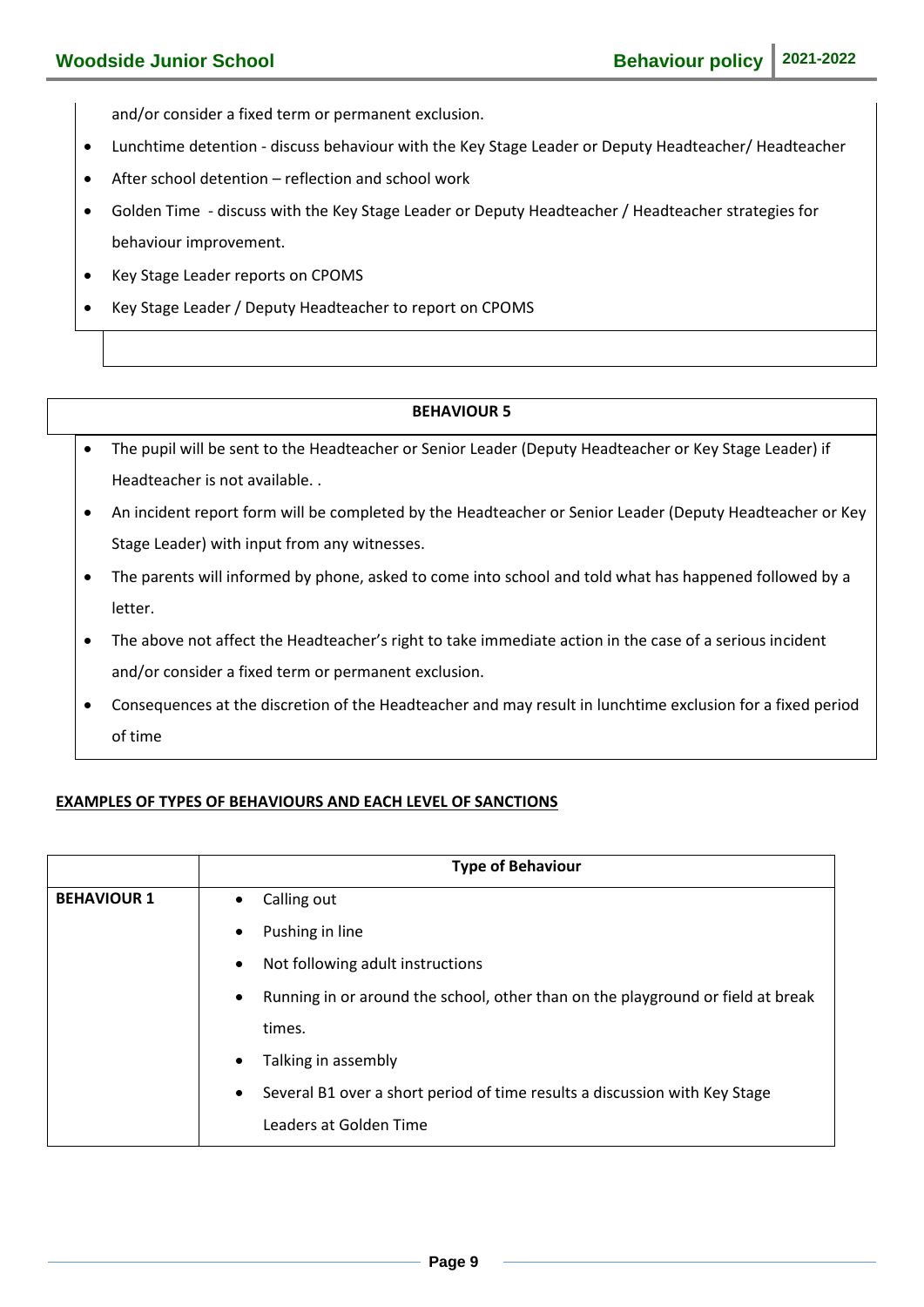| <b>BEHAVIOUR 2</b> | Name calling (verbal and or through online communication with another pupil)<br>٠ |
|--------------------|-----------------------------------------------------------------------------------|
|                    | Being disrespectful to an adult<br>٠                                              |
|                    | Mistreating other people's property<br>٠                                          |
|                    | Throwing items (food, pencil, rubber)<br>٠                                        |
|                    | Refusing to carry out instructions<br>٠                                           |
|                    | Refusing to attempt work or deliberately wasting their own or others' time        |
| <b>BEHAVIOUR 3</b> | Refusal to cooperate with a sanction<br>$\bullet$                                 |
|                    | Personal insults (verbal and or through online communication with another<br>٠    |
|                    | pupil)                                                                            |
|                    | Leaving the classroom without permission, in a defiant manner                     |
|                    | Drawing on tables, chairs or other property                                       |
|                    | Provocation                                                                       |
|                    | Behaving in a confrontational manner<br>٠                                         |
|                    | Hitting/hurting another when provoked<br>٠                                        |
|                    | Lying (to avoid further consequences)                                             |
| <b>BEHAVIOUR 4</b> | Persistent poor behaviour that puts them or others at risk<br>$\bullet$           |
|                    | Swearing (verbal and or through online communication with another pupil)<br>٠     |
|                    | Fighting                                                                          |
|                    | Spitting                                                                          |
|                    | Offensive language                                                                |
|                    | Racism                                                                            |
|                    | Homophobic insults                                                                |
|                    | Physical violence/hurting another pupil                                           |
|                    | Harassment - physical or verbal                                                   |
|                    | Damaging property intentionally                                                   |
|                    | Stealing                                                                          |
|                    | Refusal to go to a 'safe place.'                                                  |
|                    | Repeated incidence of having a mobile phone or smartwatch (without prior          |
|                    | agreement with the Headteacher)                                                   |
|                    | Purpesfully gaining access to someone elsel's google account                      |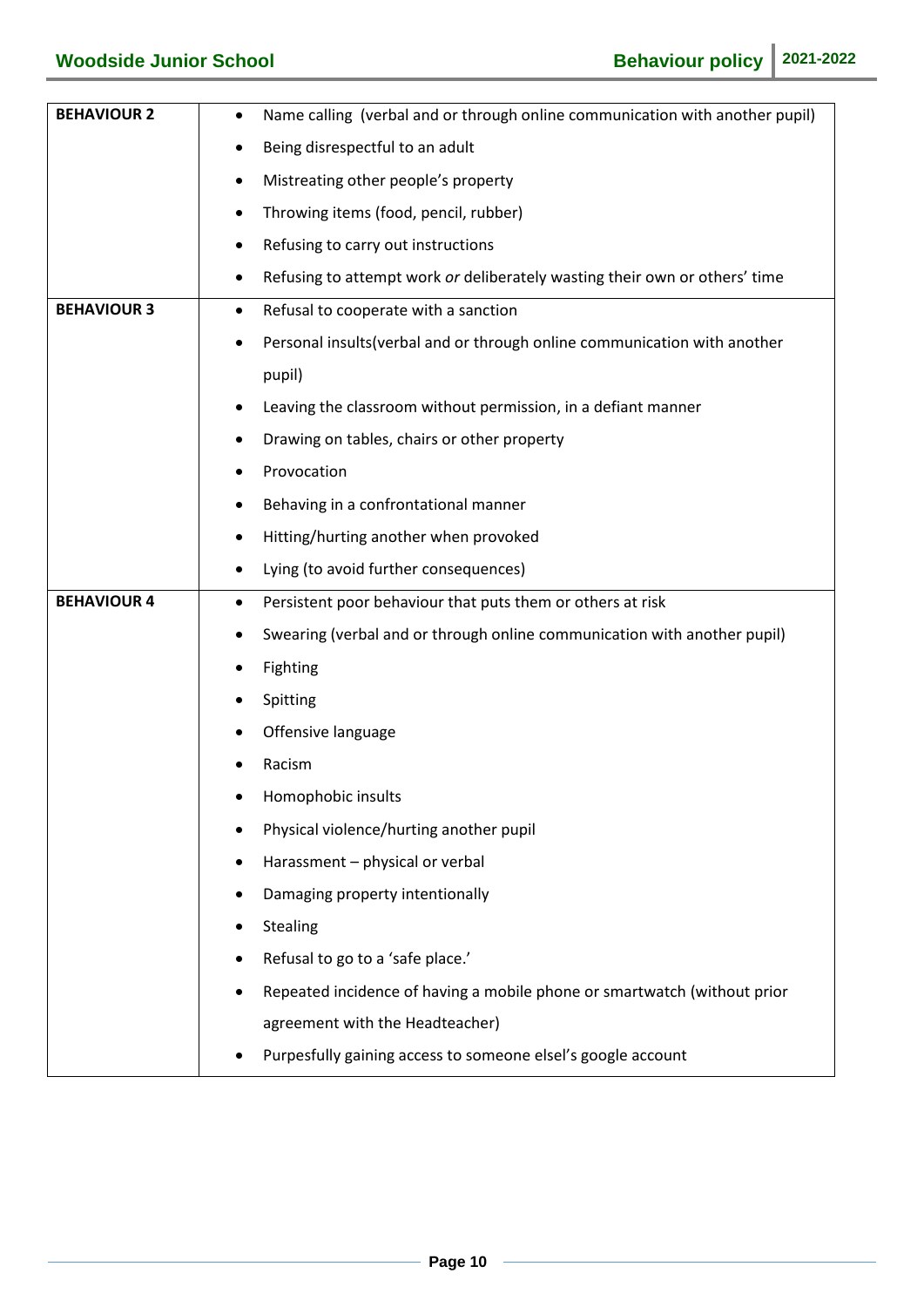| <b>BEHAVIOUR 5</b> | Premeditated physical violence<br>$\bullet$                                                      |
|--------------------|--------------------------------------------------------------------------------------------------|
|                    | Any isolated, serious incident<br>$\bullet$                                                      |
|                    | Leaving or attempting to leave the school boundary<br>$\bullet$                                  |
|                    | Any incident that may place staff or children in breach of health and safety<br>$\bullet$        |
|                    | Bullying (including cyber bullying and bullying that is inflicted on the grounds of<br>$\bullet$ |
|                    | race, gender, disability and other characteristics (such as sexual orientation)                  |
|                    |                                                                                                  |

**There will be occasions when staff use their discretion and professional judgement about a level dependent on each individual incident.**

When certain behaviours become persistent and resistant to intervention, as outlined in the behaviour levels and sanctions above, the school may consult with outside agencies such as the Educational Psychologist, the Pupil Referral Unit (PRU), School Nurse or Paediatrician or the Child and Adolescent Mental Health Service (CAMHS). Children, for whom outside agency support is sought, may have a Special Educational Need and support will be provided as appropriate.

#### **Children with Special Educational Needs whose need is due to behaviour difficulties may:**

- Have regular meetings with their teacher and parents/carers.
- Have a target card overseen by a member of the Senior Leadership Team working with that child and Class Teacher. A mutual decision is made, involving the child, as to when the targets are deemed no longer necessary. Parents/carers see the card weekly.
- Have targets for improved behaviour on a provision plan.
- Have a Pastoral Support Plan (PSP).
- Meet regularly with the SENDCo to discuss progress.
- Have outreach support from an external agency.

#### **Unacceptable Behaviour**

There is no place at Woodside for violence, bullying, cyber –bullying, harassment (racial, sexual or other forms of discrimination), peer on peer abuse, vandalism, rudeness to adults or bad language ( including language of a sexual nature) in the school community. In line with our Anti-Bullying bullying policy, any form of peer on peer abuse will not be tolerated or passed off as 'banter', 'just having a laugh' or 'part of growing up'. The child protection policy should be referred to should any incidents of behaviour result in a safeguarding concern.

In rare circumstances due to the above unacceptable behaviours, it may be necessary to temporarily exclude a child from school. The decision to exclude children lies with the Headteacher. In the Headteacher's absence this decision will be made by the Deputy Headteacher or next senior teacher in school. The last resort is exclusion from school on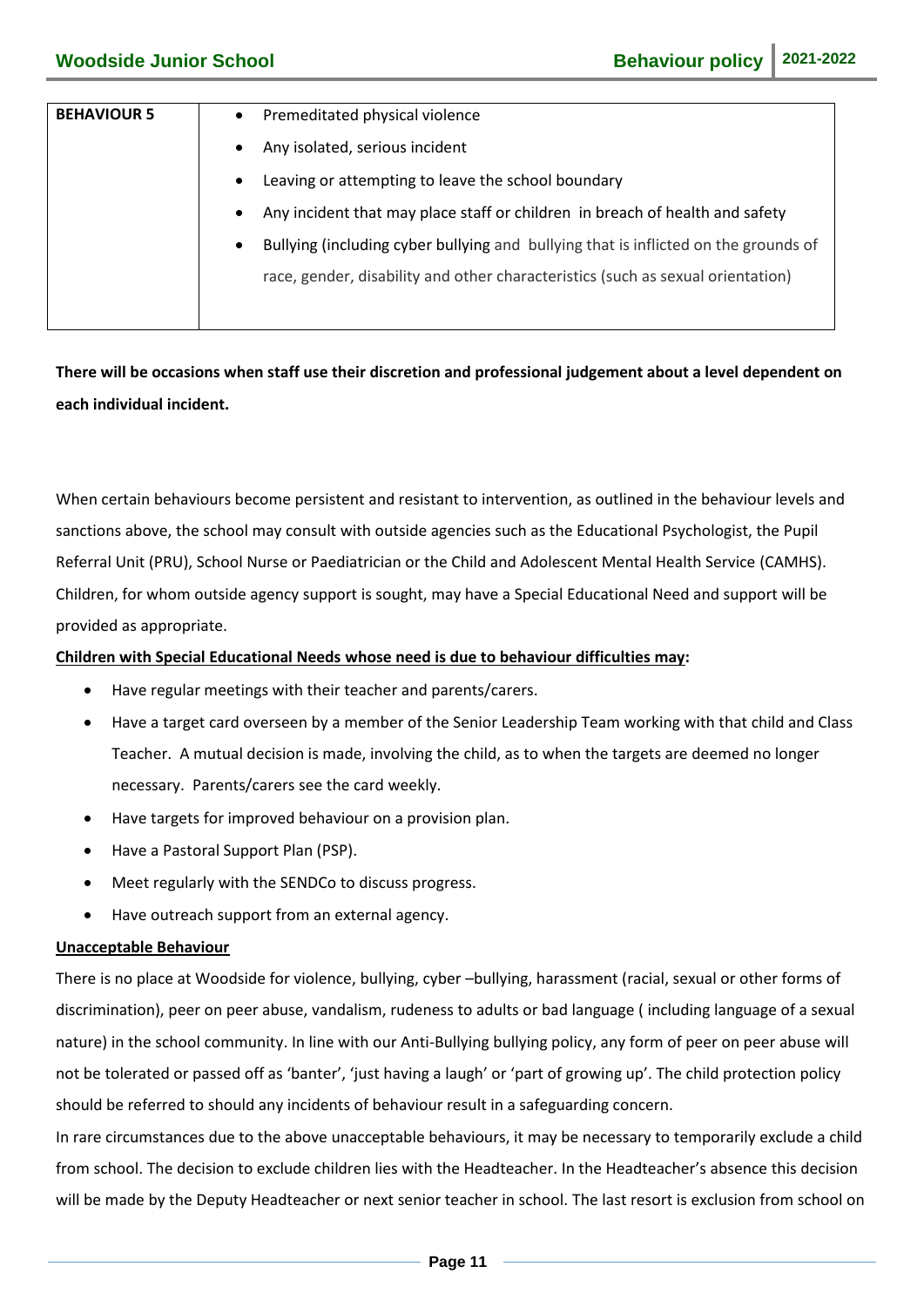a permanent basis following Buckinghamshire's guidelines on exclusion.

#### **Monitoring**

The school keepsa record of pupils' misbehaviours on CPOMS. The class teacher records classroom and playtime incidents which are monitored by the Key Stage Leader (weekly). All behavioural incidents are reviewed by the SLT every half term. Lunchtime incidents are communicated to the Class Teacher orally or written. Parents may be contacted by the class teachers / Key Stage Leader or the Deputy Headteacher when instances of recorded misbehaviour become too frequent. Copies of Level 3, 4, and 5 letters and incident report forms are kept in the CPOMS, serving as a record of the incidents. Records of incidents may remain on a child's file depending on the nature of the behaviour. The Headteacher keeps a record of any pupil who is excluded for a fixed-term, or who is permanently excluded. Such incidents are reported to the Local Authority.

The school logs racist incidents, should they occur on CPOMS

#### **Specific guidelines for dealing with bullying can be found in the school's Anti Bullying Policy**

All occurrences of this type of behaviour are recorded (including the name of the "victim" if any) in the usual way and will also be brought to the attention of the Headteacher or Deputy Headteacher. This will be recorded in the school's 'bullying log.'

Repeated occurrences will need to be noted in the child's profile and brought to the attention of the parents through a letter or an invitation to meet with the Headteacher to discuss appropriate responses to the repeated inappropriate behaviour.

#### **Monitoring and Evaluation**

The implementation of this policy will be monitored by the Headteacher and Leadership Team.

A report on effectiveness, including a resume of incidents recorded, will form part of the Headteacher's written report to the Governing Body once a term.

#### **Review**

This policy will be reviewed every year.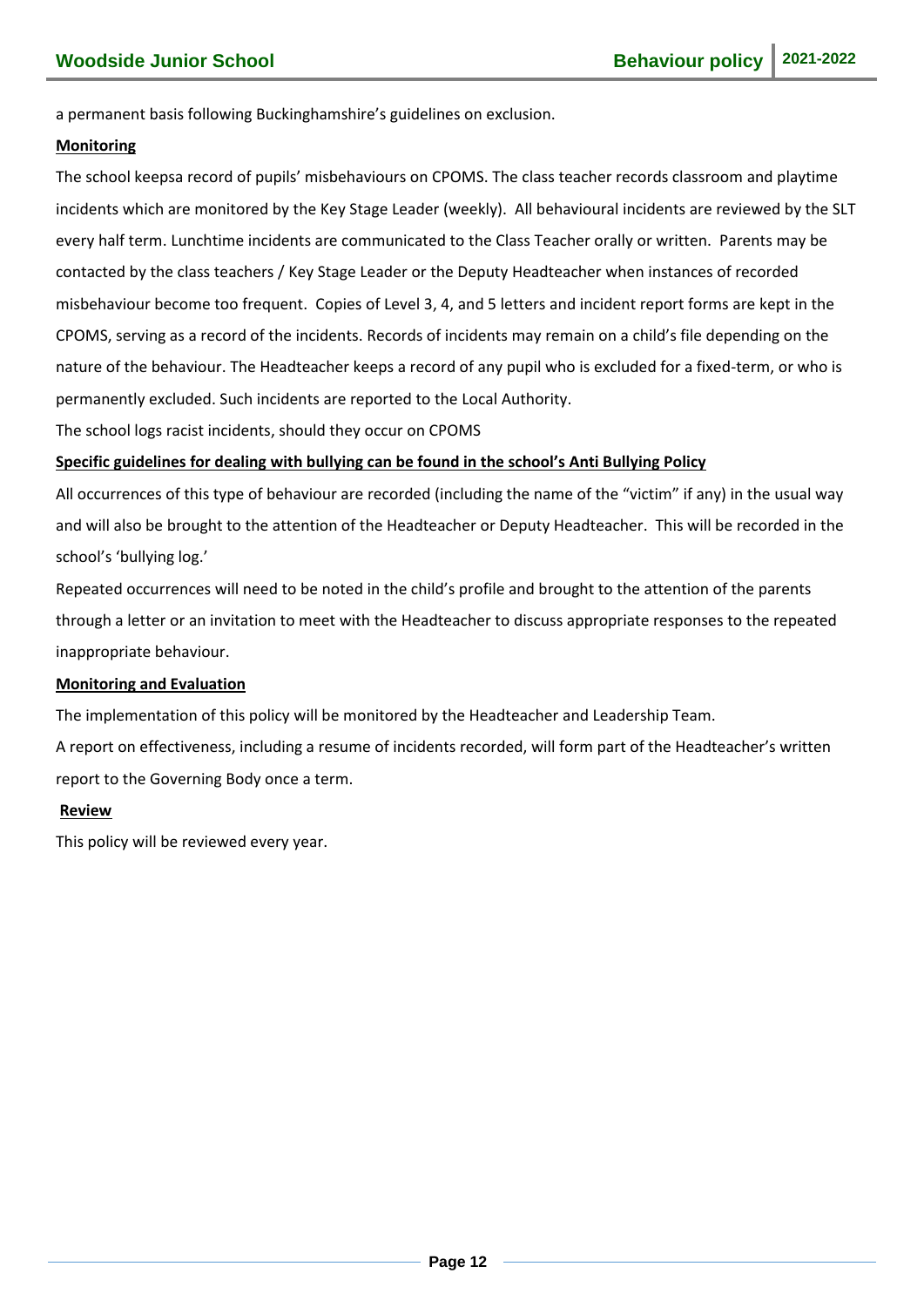#### **Appendix**

#### **Use of Force to Control or Restrain Children**

1. From time to time a child may behave so disruptively or dangerously, and be so resistant to instruction or persuasion, that physical force is the only control measure available to the responsible adult. This protocol sets out the Woodside policy governing such situations.

2. Essentially the school's policy is to comply with the s.93 of the Education and Inspections Act 2006, and the Government's guidance ' Use of reasonable force – advice for head teachers, staff and governing bodies' July 2013<sup>3</sup>. This protocol should be read together with both. The core principle is that a *member of staff* may use *reasonable* force to prevent a child from doing, or continuing to do, one of the following:

(i) committing an offence (or what would be an offence if the child were old enough);

(ii) injuring her/himself or another, or damaging property;

(iii) disturbing order and discipline.

3. Nevertheless, members of staff will not resort to force lightly or as a matter of routine. It is the overarching aim of the school, and of this Behaviour Policy in particular, that our children acquire a sound moral code and learn to behave with self-control and with courtesy and consideration for others. Our policy is to cultivate an ethos with those as central principles, and a culture in which adults and children manage conflict and strong feelings by civilised discourse and not by force or violence. In those ways the likelihood that a situation will arise in which a child has to be controlled or restrained by force will be minimised

4. Force will never be used as a punishment.

**Who may use force?**

1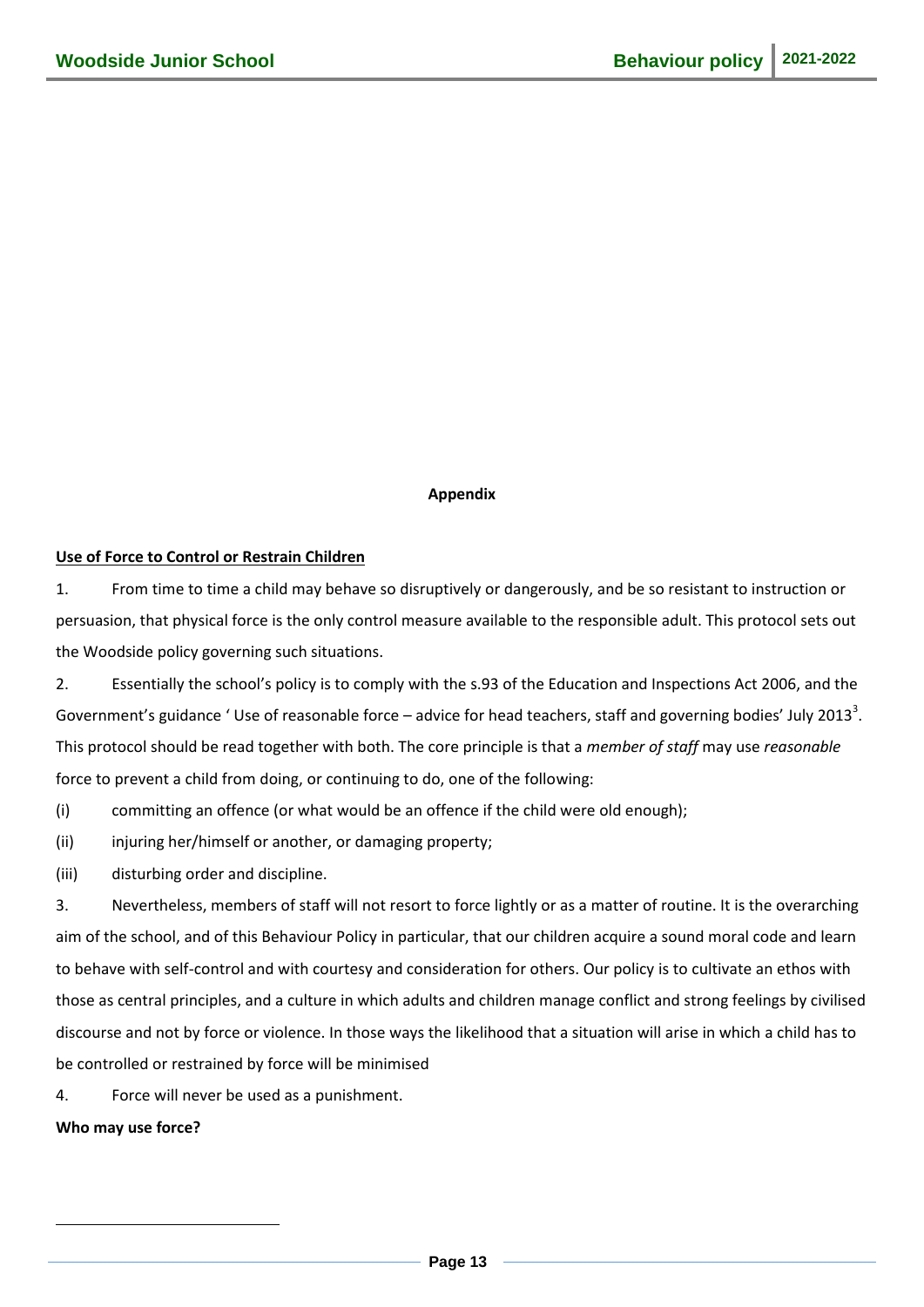5. All teachers, Learning Support Assistants, Midday Supervisors, Playworkers and Support Staff count as 'members of staff'. Note that parent helpers and any other adult volunteer helpers do not, and may not use force unless: there is an immediate likelihood of significant harm to a child and there is no other way to control it;

#### **What counts as 'reasonable' force?**

6. Members of staff contemplating the use of force have to make an assessment of the situation, and do so quickly under what may be stressful conditions. They have to gauge:

(i) the seriousness of the conduct causing concern (the probability that significant harm or disorder will result if it is unchecked);

(ii) the probability that non-forceful measures will be unsuccessful;

(iii) the urgency with which control must be regained;

(iv) the level of force that will be appropriate;

(v) additional risk factors that may affect how this particular situation is handled.

7. If defensible judgments are made on these points then the requirement for 'reasonableness' will be satisfied. The process is broken down here for the sake of clarity: it is not expected that a member of staff will in real life carry out such a step-by-step analysis, but that these elements will be integrated into a swift evaluation and decision.

#### **Conduct warranting the use of force**

8. The use of force will normally be appropriate in the following situations, or ones of similar gravity, provided that non-forceful methods seem likely to fail and there are no overwhelming factors counterposed to it:

(i) A pupil is attacking another person, or fighting, in such a way that injury is likely;

(ii) A pupil is damaging, or is about to damage, personal or school property;

(iii) A pupil is behaving in such an unruly way, for example by the misuse of equipment or dangerous substances, that injury to her/himself or to others, or damage to property, is likely;

(iv) A pupil is attempting to leave the class or the school, or withdraw from the member of staff's sphere of control, and there is a risk to her/his safety if (s)he does so;

(v) A pupil persistently refuses to obey an instruction to leave a classroom or work area;

(vi) A pupil is behaving in a way that significantly disturbs or distracts other children, or otherwise disrupts a lesson or event at the school;

(vii) A pupil is committing or is about to commit a criminal offence, or what would be a criminal offence if the child were not under the age of criminal responsibility.

9. It is important to note that para 8 above is not merely permissive or mitigatory, but that members of staff have a positive duty to use force in such circumstances.

#### **What level of force is appropriate?**

10. The level of force used and the duration of it should be the minimum necessary to restore safety or order or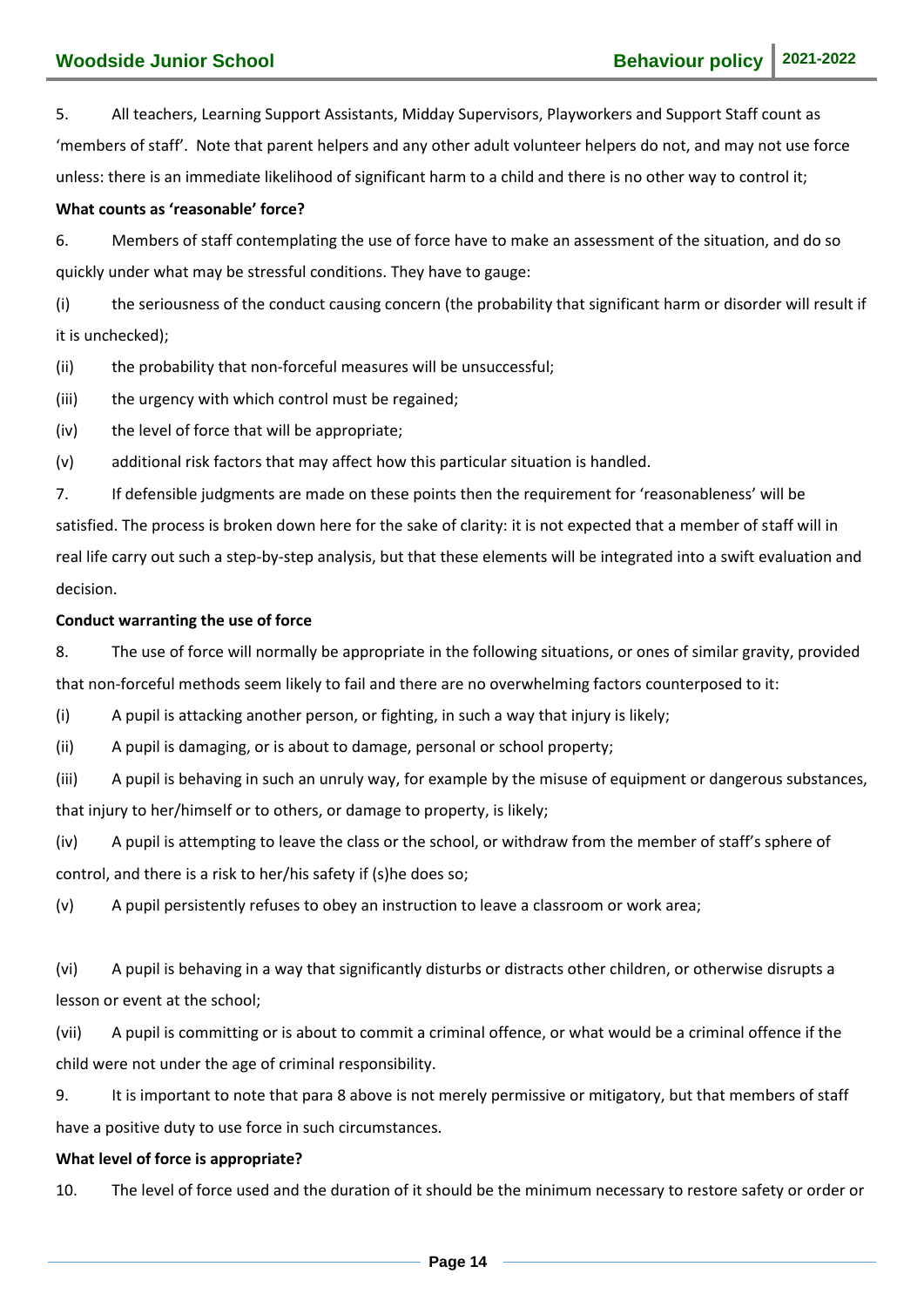both. It may be passive (standing between pupils or blocking a pupil's path), or involve active control or restraint. Active methods may range from leading a child by the hand or arm, or ushering, marshalling or 'herding' a child or children with hand on the back or shoulder, to full body restrictive holds or lifting and carrying. In cases of extreme danger (for example: a child about to run into a busy road or to strike another with a knife or a bottle) a member of staff should not hesitate to use the most effective method. In such cases it may not always be possible to avoid injuring the pupil, but the lower risk should be taken.

11. The following principles must be followed:

(i) The member of staff must not hit the child;

(ii) Handling must not involve deliberately inflicting pain on the child (so, for example, may not involve joint locks or finger holds);

(iii) The child's breathing must not be restricted (so, for example, handling must not involve throat or neck holds or pressing the child or young person's face into soft furnishings);

(iv) Adults must as far as possible avoid touching the genital area, the buttocks or the breasts of the child, or using contact that may be interpreted as sexually inappropriate;

(v) The adult must not put her/his full weight upon the child's spine or abdominal area.

12. During any application of forcible control or restraint adults must seek as far as possible to:

(i) Lower the child's level of arousal by continuously offering oral reassurance and avoiding generating fear of injury in the child; act calmly and not out of anger or impatience;

(ii) Restrict movement of the child's limbs as little as possible consistent with the danger of injury (so, for example, the adult should not normally restrict the movement of the child's legs when (s)he is on the ground unless in an enclosed space where flailing legs are likely to be injured);

(iii) Take account of the danger of accidental injury during the restraint by using a method suitable for the place in which it is taking place (for example, on a paved surface the adult should try to avoid placing the child or young person on the ground);

(iv) Where a group of staff is involved, consider working together as a team, with one member taking the lead;

(v) Not employ another child to assist in control or restraint;

(vi) Not attempt to move a child bodily from one place to another unless danger or disruption cannot be subdued in any other way.

#### **Other risk factors**

13. The following factors should be taken in to account when deciding whether and how to use force. The qualification at para 7 above is relevant here too: it may not be practicable for a member of staff under pressure to ponder them deeply, but forethought will help to make sure that they are absorbed into the judgment made on the spot:

(i) Any special need, disability, fragility or susceptibility of the child. These include a child's difficulties in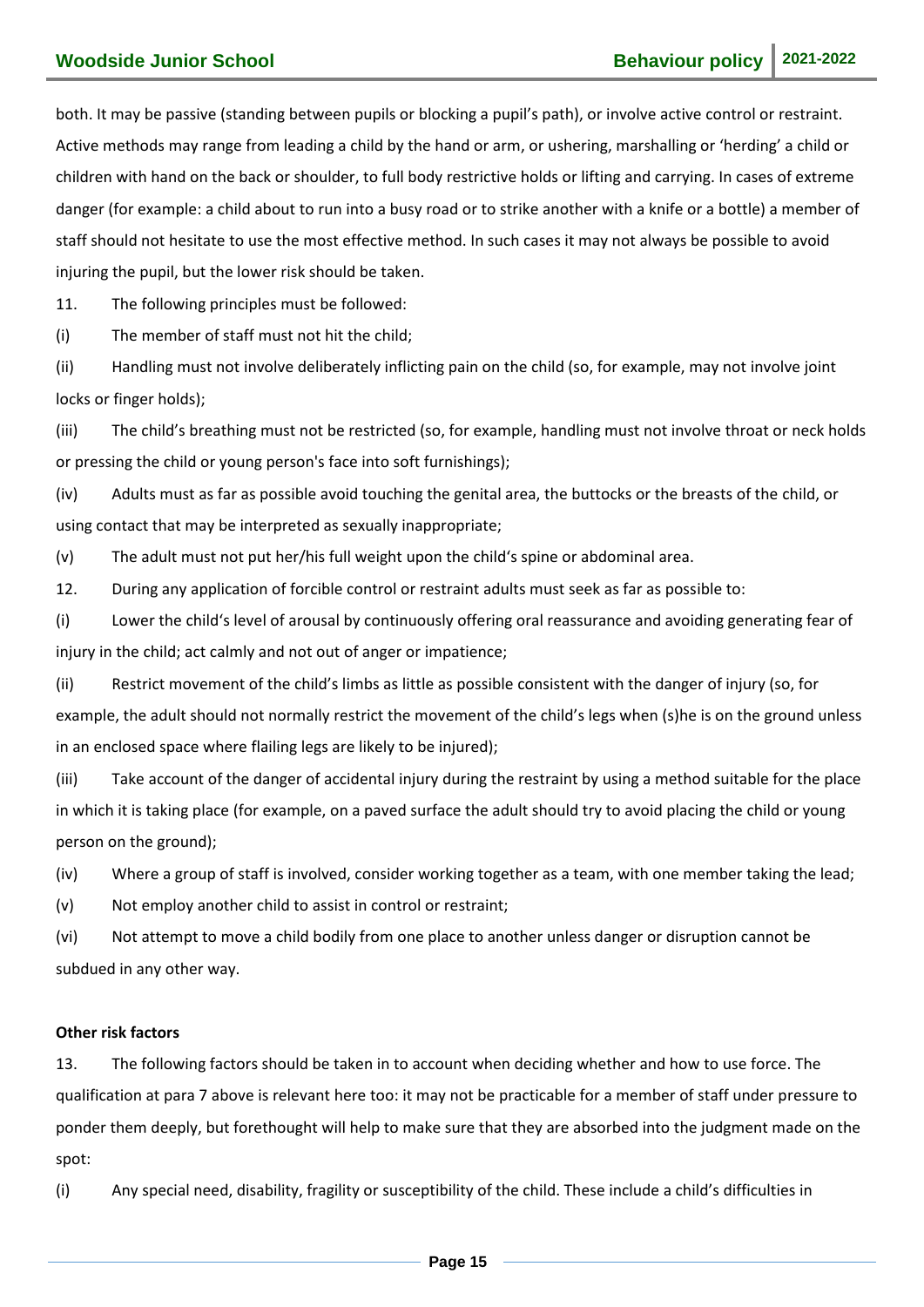communicating or understanding instructions; physical frailty that makes a child more likely to be harmed by forceful handling; and emotional instability that makes a child more likely to react to stressful situations in a violent or unruly way. Children for whom these factors are particularly relevant will be identified by the Senco and members of staff made aware of their needs.

- (ii) The ages and medical conditions of both adult and child;
- (iii) Cultural sensitivities that may affect how a child regards being touched or handled;
- (iv) The involvement of a weapon;
- (v) The presence of other adults who may be able and willing to help;
- (vi) Any danger created by the place in which the incident is taking place;
- (vii) The child's previous experience of handling, if any, and her/his known response;
- (viii) Additional risk created by clothing, jewellery, spectacles, hearing-aids or other equipment worn by the child.

#### **Follow-up action**

14. All significant incidents of forceful control or restraint should be recorded in writing, using the Incident Record Form kept in the school office. Relevant factors in determining whether or not a particular incident warrants a report are: whether or not the child, other children or the member of staff were distressed by it; whether or not a restrictive hold was used or the child was bodily handled; whether or not anyone involved was injured; and whether there is more than a negligible likelihood that the child's parents may wish to pursue the matter or that an issue of child protection may be raised.

15. The report must include:

- (i) details of when and where the incident took place ( a sketch plan may be helpful);
- (ii) circumstances and significant factors which led to the incident;
- (iii) the duration and nature of any physical restraint used;
- (iv) the names of pupils and staff involved and of all witnesses;
- (v) a description of any injury sustained by pupils or staff and subsequent medical attention;
- (vi) a description of any action taken after the incident.

16. The member of staff involved will discuss the incident with the Headteacher as soon as possible afterwards. It will be discussed with the child also if in the opinion of the Headteacher and the staff member that would be beneficial.

17. The parents/guardians of the child will be informed about the incident and its follow-up.

18. Depending on the seriousness of the incident and the likelihood of ramification, statements may need to be taken from witnesses, and if so this should be done as soon as possible after it. But note that if the incident has been referred for action under child protection procedures then investigation under this protocol should cease, and no further statements should be taken from those involved or from any witnesses.

#### **Staff induction**

19. The Woodside Behaviour Policy, and this protocol in particular, will be brought to the attention of all